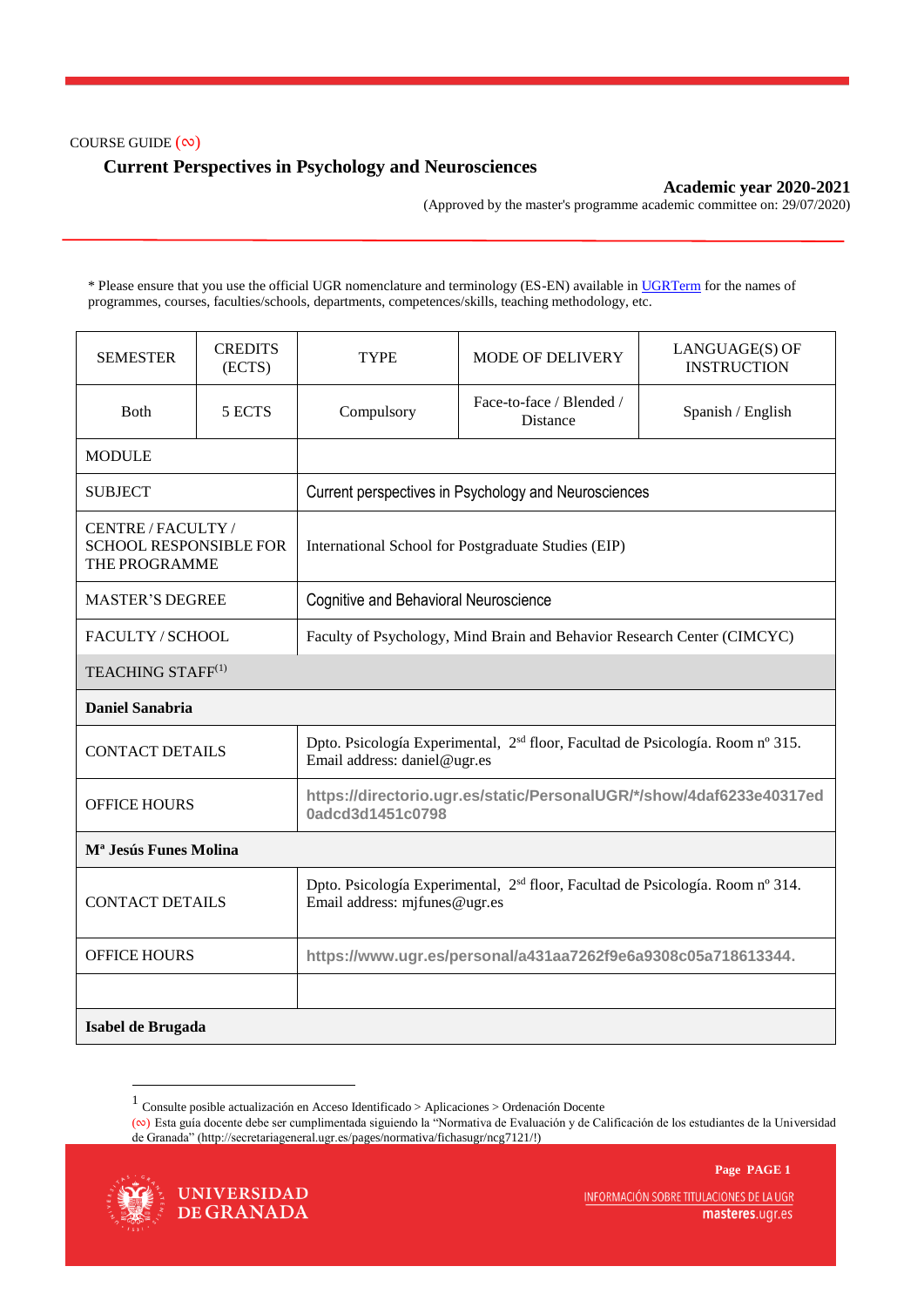| <b>CONTACT DETAILS</b> | Psicología Experimental, First floor, Facultad de Psicología. Room nº211.<br>Email address: dbrugada@ugr.es |
|------------------------|-------------------------------------------------------------------------------------------------------------|
| <b>OFFICE HOURS</b>    | https://directorio.ugr.es/static/PersonalUGR/*/show/c06e0dceee8f0876416<br>9716b0e6015cf                    |

# GENERAL AND SPECIFIC COMPETENCES

- General skills:
	- Acquisition of knowledge about psychological processes and their neural bases.
	- Acquisition of knowledge about the main methods in Human Neuroscience and Experimental Psychology.
	- Acquisition of knowledge about dysfunction of the neural basis of behavior.

# Specific skills:

- Reading specialized research material in Neuroscience and Experimental Psychology in English language
- Listening and understanding specialized research material in Neuroscience and Experimental Psychology in English language
- Synthesis of acquired information and writing (in English or Spanish) of short essays answering specific research questions
- Generation of a proactive approach to research talks by asking questions to the invited speakers and interacting with them during their presentations and also afterwards.

### CROSS-CURRICULAR COMPETENCES

- Promote learning skills that allow self-directed or autonomous study: skills to search bibliographic sources; critical analysis; organize scientific literature on specific topics, etc.
- Knowing how to communicate conclusions of works and studies –and the ultimate knowledge and reasons that support them– to specialized and non-specialized audiences in a clear and unambiguous way; this is reflected in the acquisition of oral and written exposition skills of theoretical and research works.
- To know the "applicability" of scientific psychological knowledge to the social, educational and health fields. Ability to face novel situations in these areas of application and make judgments that include reflections on social and ethical responsibilities.

### OBJECTIVES OR LEARNING OUTCOMES (ACCORDING TO THE MASTER'S PROGRAMME VALIDATION REPORT)

- *The student will know/understand:*
	- Current relevant research and theories in the field of Experimental Psychology and Neuroscience
	- Different styles and approaches to current controversies in the field
	- The importance of taking an active role in research exchanges
- *The student will be able to:*
	- Read and understand specialized research literature in Human Neuroscience and Experimental Psychology
	- Discuss hot spots or controversies with the researchers themselves
	- Synthesize relevant information to write reports about key questions.

#### BRIEF DESCRIPTION OF THE COURSE CONTENT (ACCORDING TO THE MASTER'S PROGRAMME VALIDATION REPORT)

• Initial session: description of the contents, scheduling and evaluation of the course.





INFORMACIÓN SOBRE TITULACIONES DE LA UGR masteres.ugr.es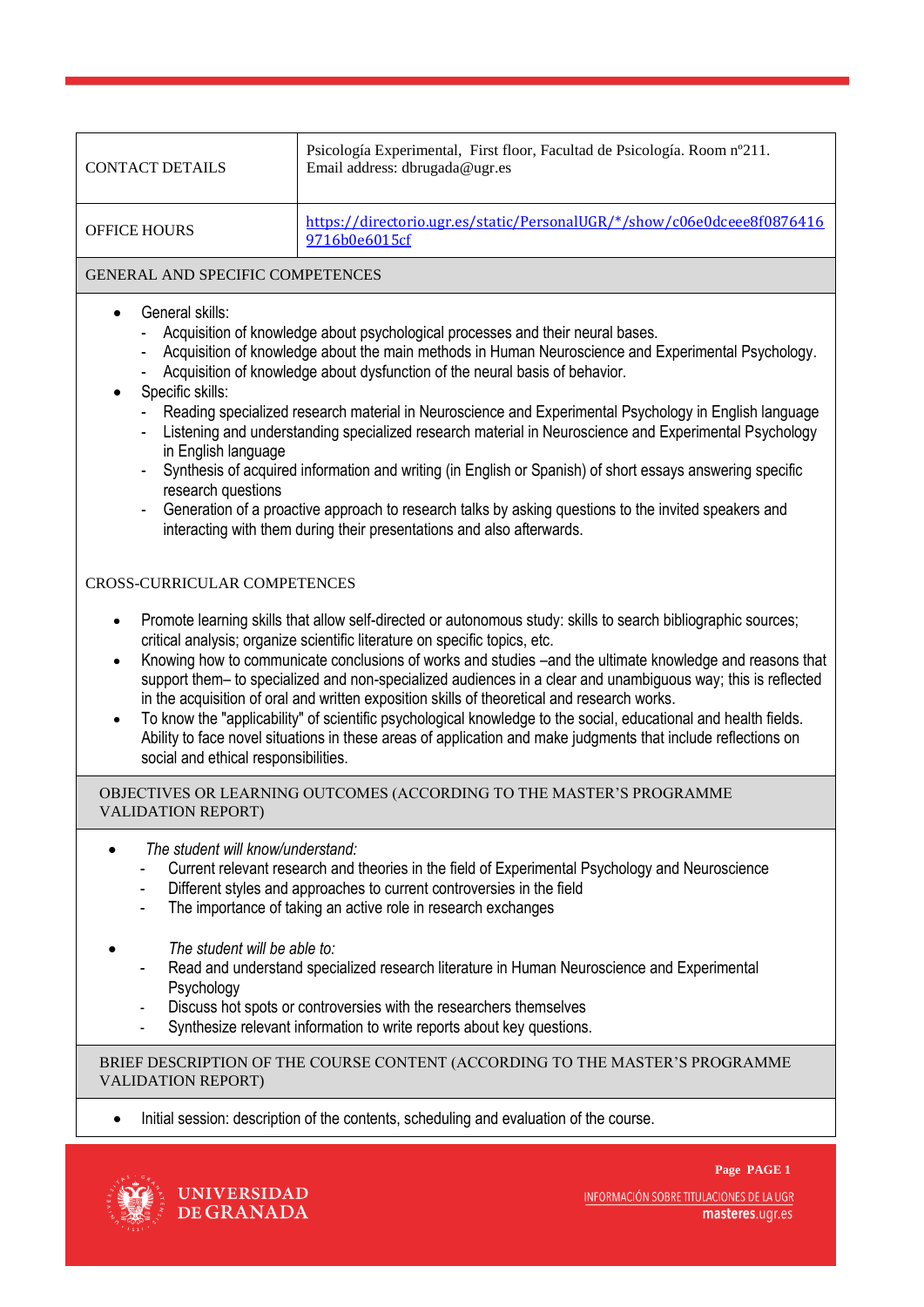- 1 session description of Ethics in research
- 2 sessions guidelines of "how to write an (scientific) essay"
- 1 session guidelines of how to pre-register a study
- Several research talks and/or seminars from national and international experts in the fields of Psychology and Neuroscience, distributed along the academic course.
- Composition of one essay reviewing recent literature in specific research fields

# **SYLLABUS**

# THEORY SYLLABUS:

- Unit 1. Ethics in Research
- Unit 2. How to write an (scientific) essay
- Unit 3. How to pre-register a study

# PRACTICAL SYLLABUS

- Seminars: The contents/specific talks and seminars change every year depending on the areas of research of the invited speakers. Their number varies between 12-18 (students have to attend and participate in a minimum of 9 presentations).
- Foreseeing potential incompatibilities between the time of the seminars and student activities in other domains (e.g. practical work in hospitals), students are offered the possibility of listening and synthesizing research contents presented in podcasts available in internet, with special attention to TED contents. This, however, only applies when students justify the impossibility to attend specific talks/seminars synchronously.

#### REQUIRED AND RECOMMENDED READING

● Specific references and relevant and recommended readings are updated every year and change depending on the speakers. This information will be available here: <http://campusvirtual.ugr.es/moodle/course/view.php?id=1326>

USEFUL LINKS (OPTIONAL)

<http://campusvirtual.ugr.es/moodle/course/view.php?id=1326>

### TEACHING METHODOLOGY

- The number of sessions in the course varies depending on the number of invited speakers, ranging from 12 to 18, plus several introductory sessions. Each session will last around 60 to 90 minutes.
- Students have to attend the introductory sessions, seminars and talks (around 30 h).
- The remaining 70 hours will be devoted to individual work on reading a relevant paper related to each seminar in advance (provided by the lecturers) and answer to one or two questions within one week of the talk. In addition, students are encouraged to ask questions during the talk and also to interact with the speakers afterwards to clarify potential doubts or discuss research implications of the information provided by the speakers. Finally students' individual work will be devoted to write an essay.
- The dates and times of the talks, papers for readings and questions to answer will be available to students on a web platform with a specific section for the current course: <http://campusvirtual.ugr.es/moodle/course/view.php?id=1326>



**UNIVERSIDAD** DE GRANADA

**Page PAGE 1** INFORMACIÓN SOBRE TITULACIONES DE LA UGR masteres.ugr.es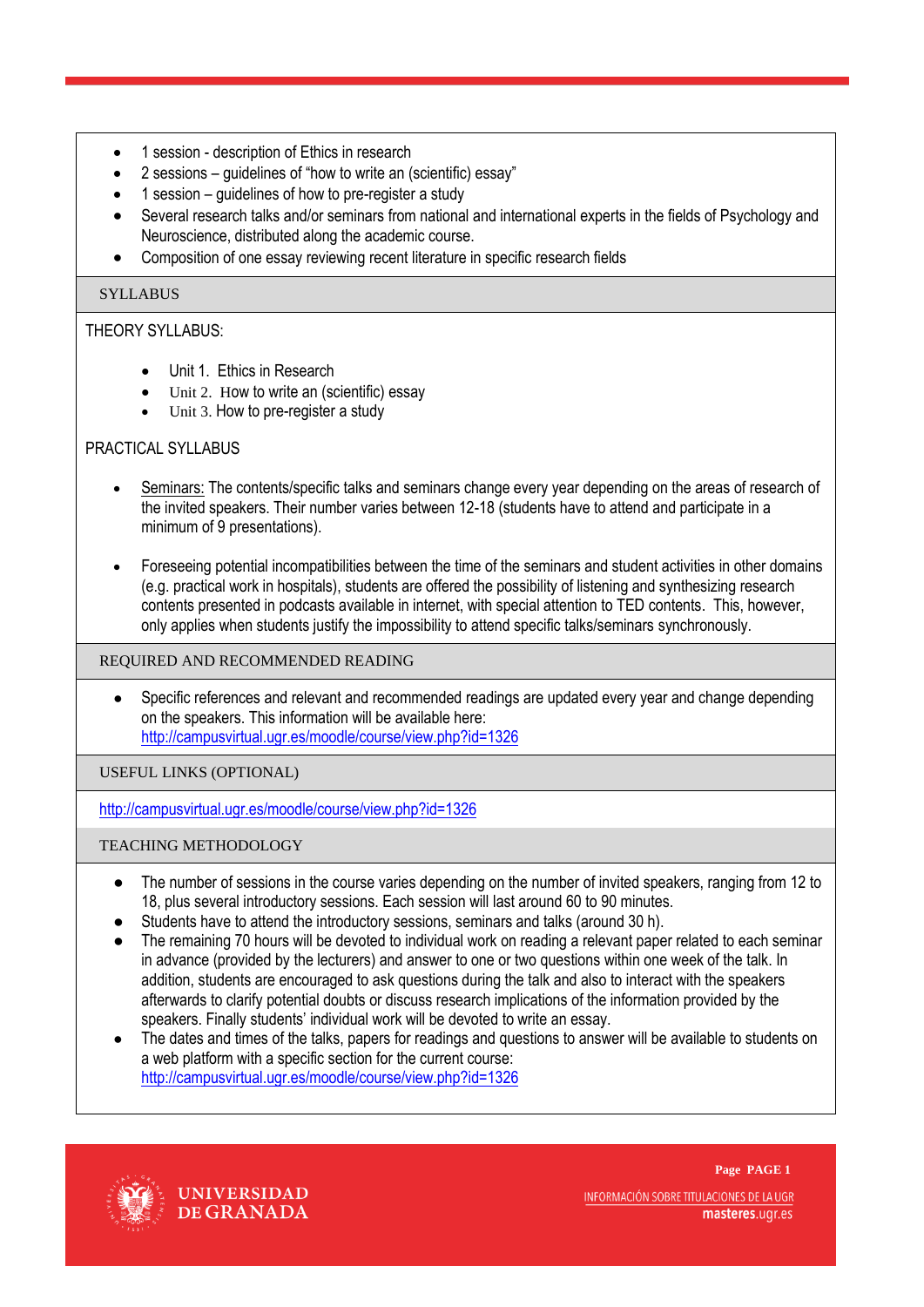# ASSESSMENT (EVALUATION INSTRUMENTS, EVALUATION CRITERIA, PERCENTAGE OF FINAL MARK, ETC)

# ORDINARY ASSESSMENT SESSION

Article 17 of the UGR Assessment Policy and Regulations establishes that the ordinary assessment session (*convocatoria ordinaria*) will preferably be based on the continuous assessment of students, except for those who have been granted the right to a single final assessment (*evaluación única final*), which is an assessment method that only takes a final exam into account.

- Marks of the essay constitute 40% of the final evaluation.
- Attendance to talks and seminars, as well as short written reports of answers to the research questions provided for each specific talk constitute the remaining 60% of the evaluation. This part of the grade will consider the extent of active participation of the students during the talk/seminars (e.g. questions made to the speaker). Specifically, the evaluation will take into account assistance (33%, the maximum will be reached by 9 talks), participation (33%, the maximum will be reached by asking out loud questions to the speaker in at least 5 talks or assisting to at least 5 additional talks) and quality of the response to the questions provided or each talk (33 %).
- In order to sum up these two parts (i.e. both the essay and seminars) the student will need to pass each one (i.e. to obtain at least 5 out of 10 on each part).
- If plagiarism is detected in any of the written work, a "0" qualification will be consider for the subject

# EXTRAORDINARY ASSESSMENT SESSION

Article 19 of the UGR Assessment Policy and Regulations establishes that students who have not passed a course in the ordinary assessment session (*convocatoria ordinaria*) will have access to an extraordinary assessment session (*convocatoria extraordinaria*). All students may take part in this extraordinary assessment session, regardless of whether or not they have followed continuous assessment activities. In this way, students who have not carried out continuous assessment activities will have the opportunity to obtain 100% of their mark by means of an exam and/or assignment.

 For this extraordinary call, the student can choose either to keep the previous marks from individual parts of the course, or to complete a written exam that will cover the 100% of the grade. This exam will include several questions about the readings related to the seminars as well as a critical essay about a given topic that the student will know well in advance.

DESCRIPTION OF THE EXAMS/TESTS THAT WILL FORM PART OF THE SINGLE FINAL ASSESSMENT "*EVALUACIÓN ÚNICA FINAL*" (AN ASSESSMENT METHOD THAT ONLY TAKES A FINAL EXAM INTO ACCOUNT) AS ESTABLISHED IN THE UGR ASSESSMENT POLICY AND REGULATIONS)

Article 8 of the UGR Assessment Policy and Regulations establishes that students who are unable to follow continuous assessment methods due to justifiable reasons shall have recourse to a single final assessment (*evaluación única final*), which is an assessment method that only takes a final exam into account.

In order to opt for a single final assessment (*evaluación única final*), students must send a request, using the corresponding online procedure, to the coordinator of the master's program, in the first two weeks of the course or in the two weeks following their enrolment (if the enrolment has taken place after the classes have already begun). The coordinator will communicate this information to the relevant teaching staff members, citing and verifying the reasons why the student is unable to follow the continuous assessment system.

In this case, the assessment will comprise:



**UNIVERSIDAD** DE GRANADA INFORMACIÓN SOBRE TITULACIONES DE LA UGR masteres.ugr.es

**Page PAGE 1**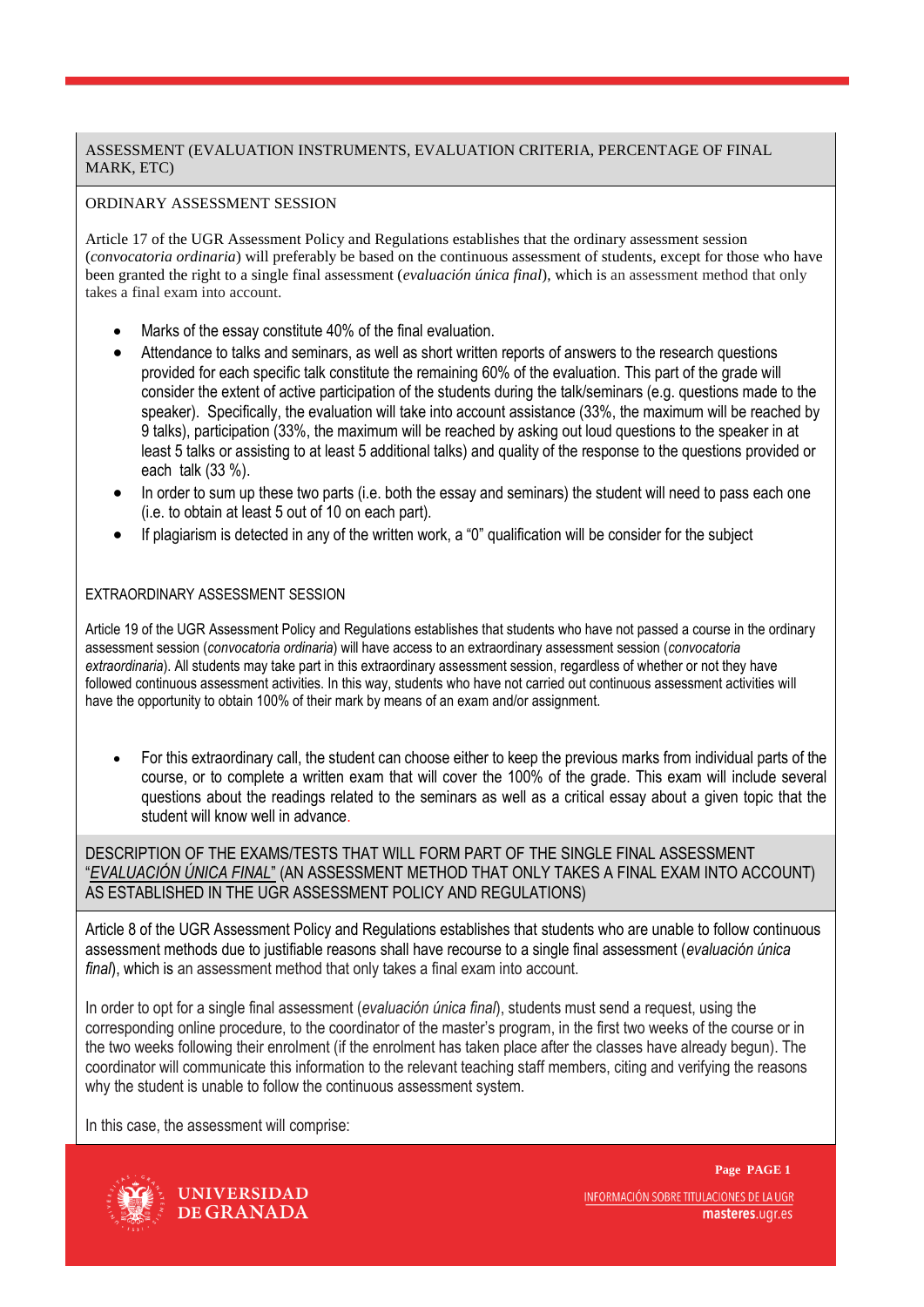|                                                                                                | <b>SCENARIO A (ON-CAMPUS AND REMOTE TEACHING AND LEARNING</b>                                                                                                                                                                                                                                                                                                                                                                                     |
|------------------------------------------------------------------------------------------------|---------------------------------------------------------------------------------------------------------------------------------------------------------------------------------------------------------------------------------------------------------------------------------------------------------------------------------------------------------------------------------------------------------------------------------------------------|
|                                                                                                | <b>COMBINED</b> )                                                                                                                                                                                                                                                                                                                                                                                                                                 |
| <b>TUTORIALS</b>                                                                               |                                                                                                                                                                                                                                                                                                                                                                                                                                                   |
| <b>TIMETABLE</b><br>(According<br><b>Official Academic</b><br>to<br><b>Organization Plan)</b>  | <b>TOOLS FOR TUTORIALS</b><br>(Indicate)<br>which<br>digital<br>will<br>tools<br>be<br>used for<br>tutorials)                                                                                                                                                                                                                                                                                                                                     |
| https://directorio.ugr.es                                                                      | Google meet<br>Daniel Sanabria: https://meet.google.com/kzu-ybxq-<br>hdi                                                                                                                                                                                                                                                                                                                                                                          |
| <b>MEASURES TAKEN TO ADAPT TEACHING METHODOLOGY</b>                                            |                                                                                                                                                                                                                                                                                                                                                                                                                                                   |
| etc.) will be provided in the PRADO online platform.                                           | Seminars will be taught in person provided that space available allows following sanitary precautions as<br>stated in active guidelines. When this is not possible, a blended format may be followed (with a portion of<br>the students in class and the remaining ones following the synchronous presentation online through Google<br>Meet or Zoom); otherwise off-line equivalent materials (e.g. videos, prerecorded talks, scientific papers |
| <b>MEASURES TAKEN TO ADAPT ASSESSMENT (Instruments,</b><br>overallmark)                        | criteria and<br>percentage of<br>final                                                                                                                                                                                                                                                                                                                                                                                                            |
| <b>Ordinary assessment session</b>                                                             |                                                                                                                                                                                                                                                                                                                                                                                                                                                   |
|                                                                                                | Same as stated above. All continuous work will be done virtually, using PRADO and/or email.                                                                                                                                                                                                                                                                                                                                                       |
| <b>Extraordinary assessment session</b>                                                        |                                                                                                                                                                                                                                                                                                                                                                                                                                                   |
|                                                                                                | Same as stated above. The exam will be done face to face or virtually, using PRADO and/or Google Meet                                                                                                                                                                                                                                                                                                                                             |
| <b>Single final assessment</b>                                                                 |                                                                                                                                                                                                                                                                                                                                                                                                                                                   |
|                                                                                                | Same as stated above. The exam will be done face to face or virtually, using PRADO and/or Google Meet                                                                                                                                                                                                                                                                                                                                             |
|                                                                                                | <b>SCENARIO B (ONCAMPUS ACTIVITY SUSPENDED)</b>                                                                                                                                                                                                                                                                                                                                                                                                   |
| <b>TIMETABLE</b><br><b>Official Academic</b><br>(According<br>to<br><b>Organization Plan</b> ) | <b>TOOLS FOR TUTORIALS</b><br><b>Indicate</b><br>which<br>digital<br>tools<br>will<br>be<br>tutorials)<br>used<br>for                                                                                                                                                                                                                                                                                                                             |
|                                                                                                | Daniel Sanabria:                                                                                                                                                                                                                                                                                                                                                                                                                                  |
| https://directorio.ugr.es                                                                      | https://meet.google.com/kzu-ybxq-hdi                                                                                                                                                                                                                                                                                                                                                                                                              |
| MEASURES TAKEN TO ADAPT TEACHING METHODOLOGY                                                   |                                                                                                                                                                                                                                                                                                                                                                                                                                                   |



INFORMACIÓN SOBRE TITULACIONES DE LA UGR<br>**masteres**.ugr.es